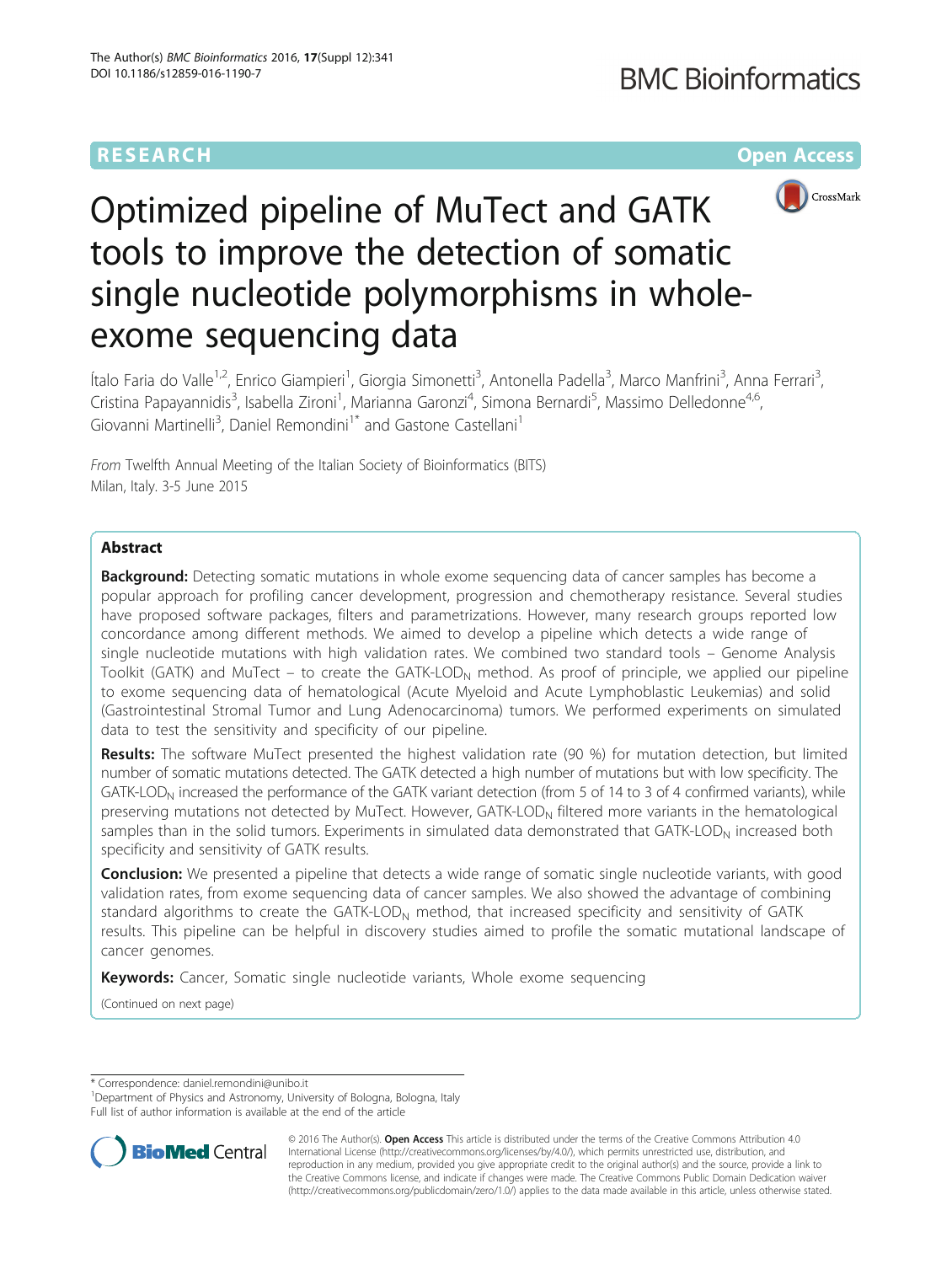## (Continued from previous page)

Abbreviations: ALL, Acute lymphoblast leukemia; AML, Acute myeloid leukemia; FDR, False discovery rate; GATK, Genome analysis toolkit; GIST, Gastrointestinal stromal tumor; LA, Lung adenocarcinoma; MAF, Minor allelic frequency; PPV, Positive predictive value; SNVs, Single nucleotide variants; VAF, Variant allelic frequency; WES, Whole exome sequencing

# Background

Somatic mutations play a key role in cancer development, progression and chemotherapy resistance. Therefore, several studies have been profiling somatic mutations in cancer samples by applying next generation sequencing technologies, allowing the discovery of drug targets, prognostic DNA markers and protocols of targeted therapies. Whole Exome Sequencing (WES) has become a popular approach because it is cost effective and it detects approximately 25,000 single nucleotide variants (SNVs) in the coding region of human DNA. However, the detection of somatic mutations in normal-cancer paired samples presents unique challenges: 1) detecting low allelic frequency mutations due to tumor heterogeneity, subclonality and copy number variation events; 2) differentiating true mutations from alignment artifacts and sequencing errors; 3) classifying mutations as somatic or germ-line polymorphisms; and 4) analyzing tumor samples contaminated by normal cells and vice-versa [[1\]](#page-7-0). The understanding of the mutational landscape of cancer genomes requires the development of methods that detect somatic mutations and deal with these challenges.

Several studies have compared the performance of different pipelines, softwares and parametrizations [[2](#page-7-0)–[7](#page-8-0)]. In general, the available tools classify the somatic mutations by either independently or simultaneously analyzing the tumor and normal samples; but, since they have different prior assumptions and error modeling approaches, many research groups have reported low concordance among methods [\[4](#page-8-0), [8](#page-8-0)]. The available tools either detect too many false positives in order to get all true positives or lose too many true positives in order to reduce the number of false positives [\[9\]](#page-8-0). In the first case, the researcher spends much time and resource validating the set of candidate variants to select the true ones. In the second case, important mutations that explain the biological characteristics of the cancer cells, may be missed. This evidence, along with the variability in the performance of each software according to studies and tumor type, indicates that the research community faces a big challenge choosing the right pipeline among all available options.

In this study, we aimed to develop a pipeline that detects a wide and high confident profile of single nucleotide variants in sequencing data of cancer samples. Our pipeline brings together the benefits of two standard tools: Genome Analysis Toolkit (GATK) and MuTect. GATK independently calls variants in the normal and tumor samples, while MuTect performs the analysis simultaneously. We created the  $GATK-LOD<sub>N</sub>$  method, which is part of the MuTect algorithm, that is applied downstream to the GATK analysis in order to ensure the somatic classification of the GATK results and reduce its false positive calls. As proof of principle, we applied our pipeline to hematological (Acute Myeloid and Acute Lymphoblastic Leukemias) and solid (Gastrointestinal Stromal Tumor and Lung Adenocarcinoma) tumors. We also tested our pipeline on simulated data and technical replicate samples to evaluate its sensitivity and specificity. Our results show that the pipeline performed well and we believe that it can be helpful in discovery studies aimed to profile the somatic mutational land-

# **Methods**

## Sequencing data

scape of cancer genomes.

Primary samples were collected from Acute Myeloid Leukemia ( $n = 37$ ) and Acute Lymphoblastic Leukemia patients  $(n = 41)$  after obtaining informed consent as approved by the Institutional Ethical Committee (protocol number 253/2013/O/Tess) of Azienda Ospedaliero-Universitaria, Policlinico Sant'Orsola-Malpighi (Bologna, Italy) in accordance with the Declaration of Helsinki. Leukocytes were enriched from bone marrow and peripheral blood samples by separation on Ficoll density gradient. Saliva samples, used as normal matching, were collected with the Oragene Discover kit (DNA Genotek). The DNA was extracted from leukocytes by column purification (AllPrep DNA/RNA/Protein Mini Kit and QIAcube, Qiagen) and from saliva by paramagnetic particles (Maxwell® 16 LEV DNA Blood Purification Kit and Maxwell® MDx Instrument), according to manufacturer's protocol. The exonic regions were captured by TrueSeq™ Exome Enrichment Kit and Nextera Rapid Capture Expanded Exome, comprising a targeted region of 62 Mb, and 201,121 exonic regions. Illumina HiSeq2000 sequencing produced an average of 55.2 and 63 million 100 bp paired-end reads per sample in AML and ALL cohorts, respectively. The AML and ALL data sets are available upon request to the Next Generation Sequencing for Targeted Personalized Therapy of Leukemia consortium. We also selected two public datasets of Illumina HiSeq 2000 whole exome sequencing from the NCBI Sequence Read Archive: 1) seven Gastrointestinal Stromal Tumors (GIST) samples, and their matching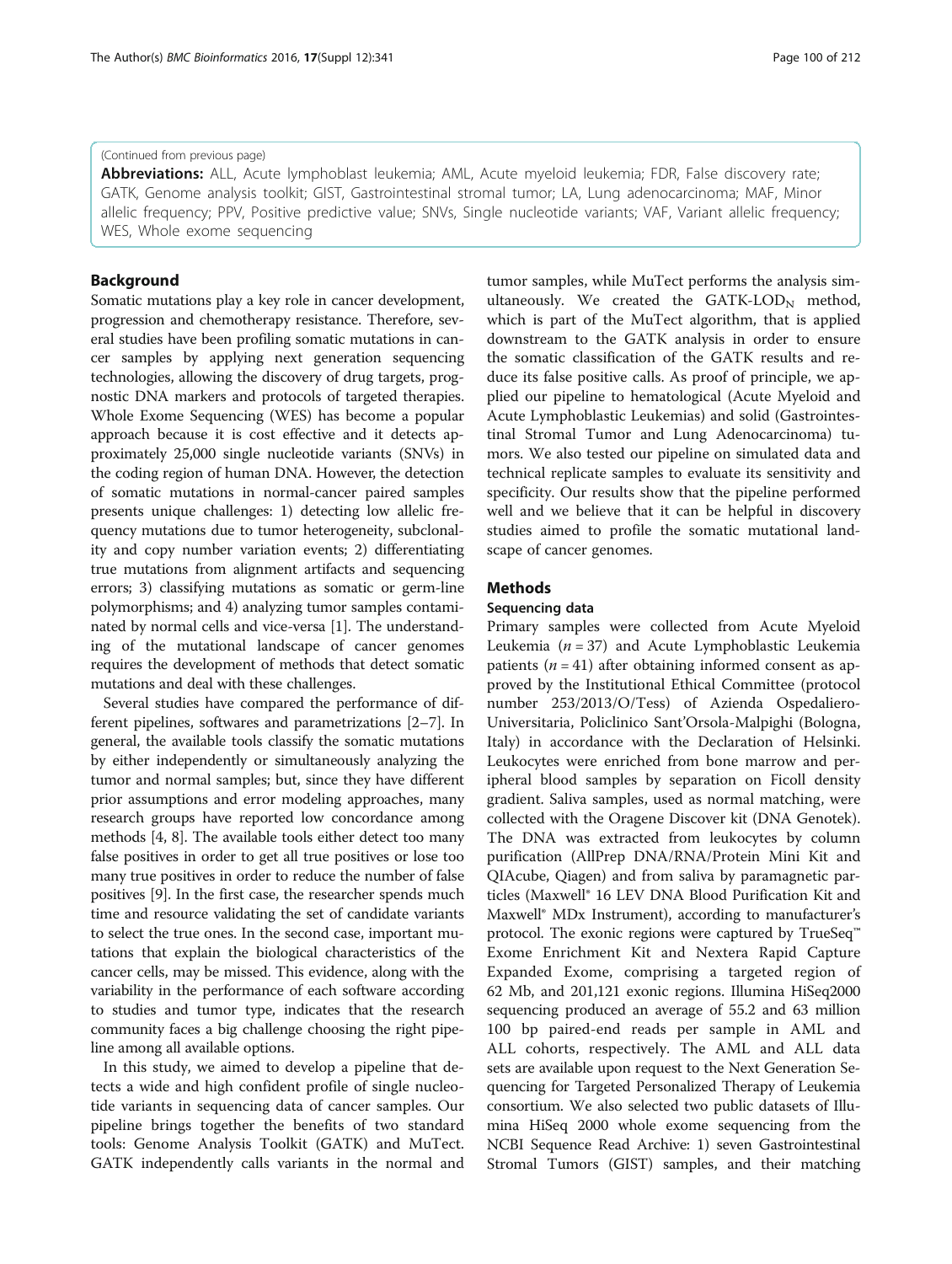peripheral blood samples, with an average of 35.5 million 100 bp paired-end reads per sample [SRA: SRR1299130- 141 and SRR1299144-147] [[10](#page-8-0)]; and 2) two Lung Adenocarcinoma samples, and their normal counterparts, with an average of 56.5 million 100 pb paired-end reads per sample [SRA: ERR160124, ERR160136, ERR166338, and ERR166339] [[11](#page-8-0)]. After the quality control check, the average of final coverages were:  $72X$  ( $\pm 30X$ ),  $119X$  ( $\pm 28X$ ), 76X (±7X), 133X (±64X); for AML, ALL, GIST, and Lung Adenocarcinoma, respectively (Additional file [1](#page-7-0) provides, for each tumor type, the samples IDs and coverage information).

## Pipeline for somatic variant discovery

Initially, the sequencing reads were submitted to a quality control check by using the scripts fastq\_quality\_filter.pl and fastq\_quality\_trimmer.pl from FASTX-Toolkit [[12\]](#page-8-0). The phred value 20 was chosen as the minimum threshold for base quality. The reads having more than 80 % of low quality bases were removed or had their 3′ extremity bases trimmed when the minimum threshold was not reached. After, the reads were aligned to the human reference genome hg19/GRCh37 using BWA-MEM [[13\]](#page-8-0) with default parameters and Picard [[14](#page-8-0)] was applied for post-alignment procedures as sorting, indexing, and marking duplicates. The alignments were submitted to local realignment around INDELs and base quality score recalibration (BQSR) by using the Genome Analysis Toolkit (GATK) version 3.0 [\[15\]](#page-8-0).

MuTect [\[16\]](#page-8-0) and GATK (Haplotype Caller) were used for the single nucleotide variant calling. GATK variants were filtered with the Variant Quality Score Recalibration tool following the best practices on the GATK website. GATK performs the variant calling and filtration in the normal and tumor samples independently, thus the subtraction between the tumor and the normal variants resulted in our first set of candidate somatic variants.

To ensure the somatic classification of the SNVs called by GATK, we adapted the MuTect algorithm and applied its  $\text{LOD}_N$  classifier after the GATK variant calling and filtering. The  $\text{LOD}_N$  is a bayesian classifier that compares the likelihood of two models: (1) the mutation does not exist in the normal sample and all nonreference bases are explained by sequencing noise, and (2) the mutation truly exists in the normal sample as a germ-line heterozygous variant. The ratio of these two likelihoods is called LOD (Log Odds) score and when it exceeds a decision threshold, the mutation can be classified as somatic. For this filtering, we considered only sites that had total read depth greater or equal than 8 in the normal sample and greater or equal than 14 in the tumor sample. Our final candidate list consisted in the union of MuTect and GATK-LOD $_N$  results.

The variants were annotated by ANNOVAR [\[17](#page-8-0)], with the Ensembl Gene annotation database for human genome build 37 ([http://www.ensembl.org/\)](http://www.ensembl.org/), and searched for matches in the dbSNP138 and 1000 Genomes data. We selected exonic single nucleotide variants (SNVs) that were non-synonymous and gain or loss of stop codon. Variants present in dbSNP138 and 1000 Genomes with minor allele frequency (MAF) greater than 0.05 were removed. Figure [1](#page-3-0) shows the summary of the pipeline steps. The scripts for running the main pipeline steps are availabe in the link: [https://bitbucket.org/](https://bitbucket.org/BBDA-UNIBO/wes-pipeline) [BBDA-UNIBO/wes-pipeline.](https://bitbucket.org/BBDA-UNIBO/wes-pipeline)

A subset of variants from MuTect, GATK and GATK- $LOD<sub>N</sub>$  calls were selected for validation. Variants with allelic frequency higher than 0.2 were validated by Sanger Sequencing and those with allelic frequency lower than 0.2 were validated by using the Illumina TruSight Myeloid Sequencing Panel and Illumina MiSeq sequencing. Data were analyzed by the VariantStudio software (Illumina), according to manufacturer's instruction.

## Pipeline testing

As MuTect eventually miscalled variants already profiled by Sanger sequencing at the moment of diagnosis, we tested adapting the MuTect algorithm by lowering its two main parameters and thresholds –  $\Theta$ <sub>T</sub> > = 6.5 and  $\Theta_{\text{NldbSNP site}}$  site > = 5.5 – that determine the mutation detection and classification as somatic or germ-line. We calculated the  $\Theta_T$  and  $\Theta_N$  values for each variant in the GATK raw output and set the thresholds to the minimum values that would permit the correct classification of 10 variants previously identified by Sanger sequencing.

We simulated datasets to evaluate the specificity and sensitivity of the three variant calling methods: MuTect, GATK and GATK-LOD $_N$ . The specificity was evaluated by splitting the sequencing data of the same sample in two, applying the three variant calling methods, and counting the number of total SNVs called. One saliva sample of our AML cohort (80X) had its reads randomized (reads sorted by query name) and it was split in two by using the bamutils tool of NGSUtils package [\[18](#page-8-0)]. The resultant alignment files were applied to each variant calling method. The sensitivity was calculated by creating artificial tumor samples, applying the variant calling methods, and counting the number of true positives called. We adapted the mutate\_sample.py script from the Shimmer package [\[19](#page-8-0)] to create mutations in a saliva sample alignment. Three artificial tumors were created with 22, 25 and 25 SNVs, which had variant allelic fractions range of 0.02 to 0.25, 0.5 to 0.86, and 0.97 to 1.0, respectively (Table [1\)](#page-4-0). For each artificial tumor sample, we created subsets by randomly excluding reads and simulated sequencing coverages in the range of 5X to 80X, with intervals of 5X. The creation of the subsets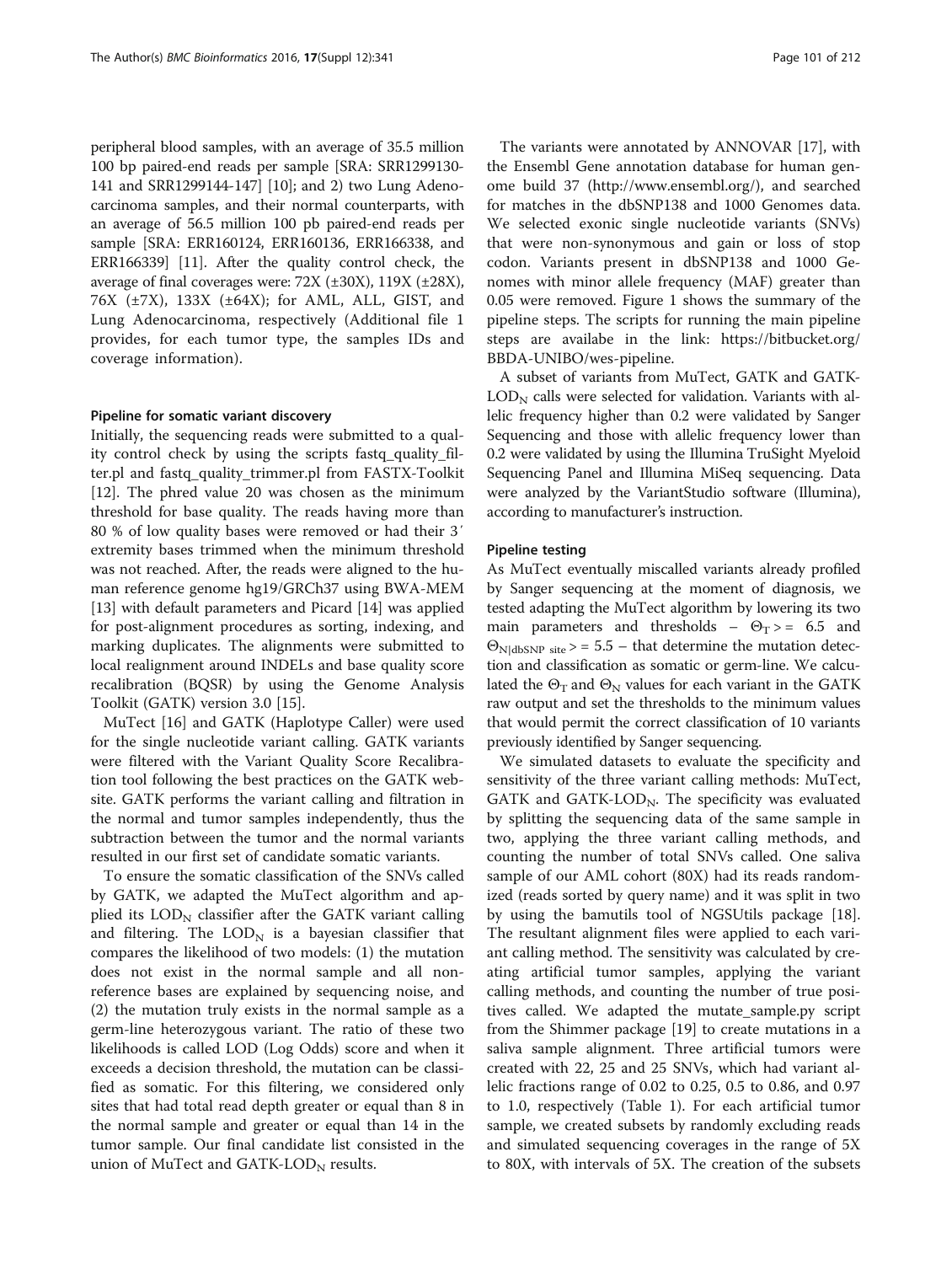<span id="page-3-0"></span>

was performed by the DownsampleBam tool of Picard. We then evaluated the performance of each variant calling method at different coverage levels.

# Results

We built a pipeline for discovery of single nucleotide variants (SNVs) in whole exome sequencing data and applied it to Acute Myeloid Leukemia (AML), Acute Lymphoid Leukemia (ALL), Gastrointestinal Stromal Tumor (GIST), and Lung Adenocarcinoma samples. First, we compared the results of the three variant calling procedures: MuTect, GATK, and GATK-LOD<sub>N</sub>. GATK detected  $3$  to  $20$  times more SNVs than MuTect (Fig. [2a\)](#page-5-0) and the results for the Lung Adenocarcinoma dataset presented the highest concordance (30 %) between the two methods.  $GATK\text{-}LOD_N$ strongly reduced the number of SNVs in GATK results for the hematological tumors (Fig. [2b\)](#page-5-0). For the solid tumors, approximately 10 % of GATK specific SNVs remained after applying GATK-LOD<sub>N</sub>, and, for the GIST dataset, it detected about three times more variants than MuTect.

The MuTect algorithm has two main parameters:  $\Theta_T$ and  $\Theta_N$ . We calculated these values for a set of variants candidates (AML dataset) from GATK results and tested if we could reduce the number of false negatives by lowering these thresholds. We set the two parameters for

 $\Theta_T$  > = 4.5 and  $\Theta_{\text{N|dbSNP site}}$  > = 3 and it permitted the detection of 10 variants previously profiled by Sanger sequencing, but not detected by the original MuTect analysis. However, the number of final candidates increased about 1.3 to 10 times in comparison with the original MuTect output (Table [2\)](#page-5-0).

We selected a set of candidate variants from the AML dataset and performed the validation experiment of each method in two rounds. In the first, we tested just the tumor samples, in order to evaluate the performance of each method in detecting the mutations. In the second round, we tested both tumor and normal samples, in order to evaluate the performance of each method in classifying mutations as somatic events. We observed that 18 out of 48 and 5 out of 18 GATK variants were correctly detected and classified, respectively, while MuTect presented high performance in both rounds (6 out of 7 and 2 out of 3, respectively). The  $GATK\text{-}LOD_N$ presented better validation rates than GATK for both mutation detection (18 out of 48 to 6 out of 9) and classification (5 out of 14 to 3 out of 4) (Table [3](#page-5-0)).

Simulated data permitted the evaluation of sensitivity and specificity of the three variant calling methods. We measured the specificity by splitting a saliva sample alignment (80X) in two, applying to the pipeline and counting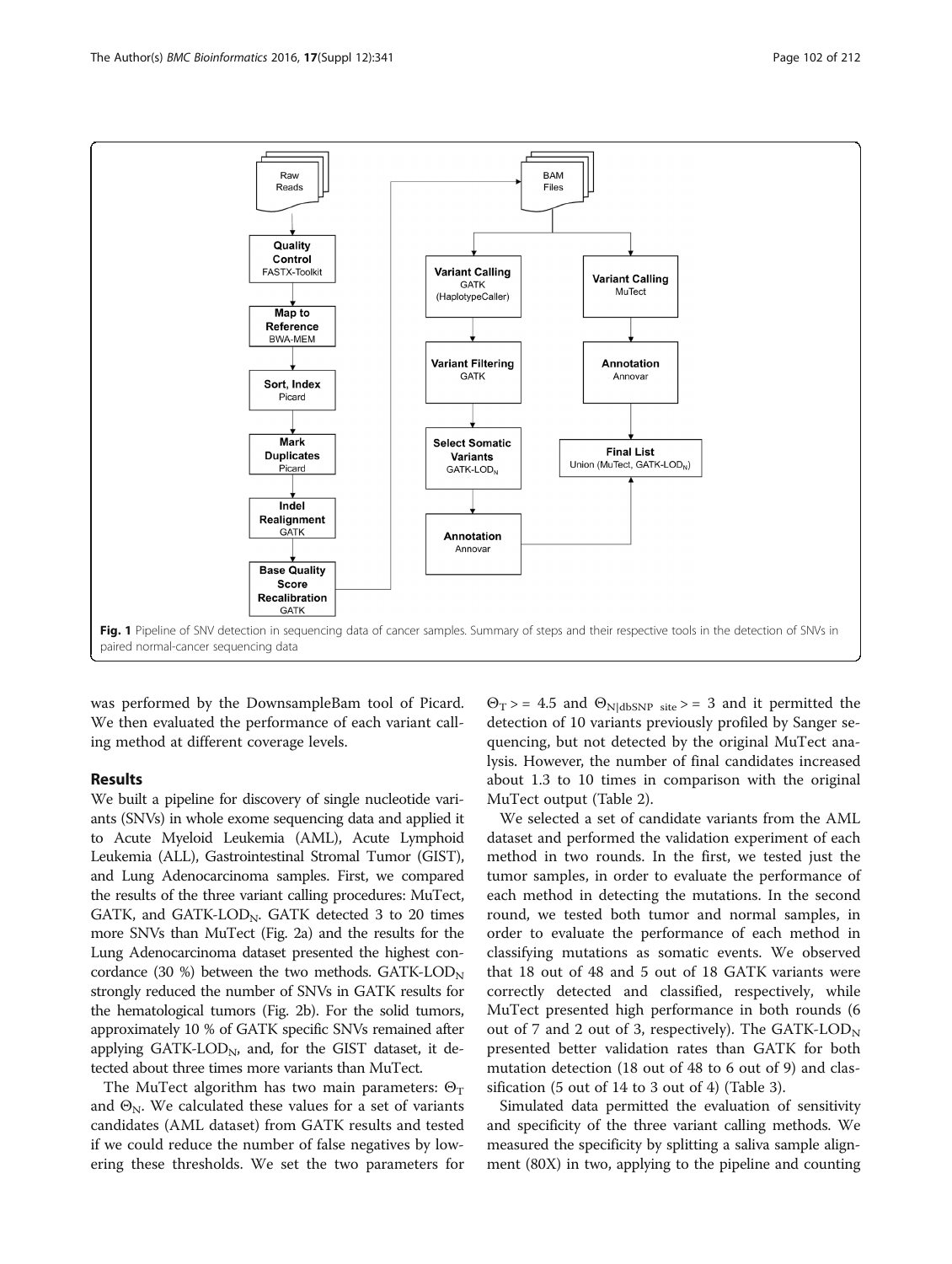$\text{LOD}_N$  resulted in 8, 76 and 35 false positives, respectively. Then, we applied technical replicates of the same saliva sample to the pipeline and it resulted in 7, 84 and 33 false positives, respectively. We measured the sensitivity by simulating three artificial tumors with different Variant Allelic Frequency (VAF) ranges: one with high-frequency variants ( $n = 25$ , VAF: 0.97 to 1.0), one with intermediatefrequency variants ( $n = 25$ , VAF: 0.5 to 0.86), and another with low-frequency variants ( $n = 22$ , VAF: 0.02 to 0.25). MuTect presented a Positive Predictive Value (PPV) of 19/ 22 for low VAF mutations and its false negatives were composed by: one variant with  $VAF = 0.02$ , and two variants that had either VAF < 0.1 and total read depth smaller than 24 (Table [4](#page-6-0)). GATK presented the smallest performance for somatic variants, since it detected 2206 candidates out of 22 or 25 true positive variants.  $GATK\text{-}LOD_N$ presented a PPV of 17/22 for the low allelic frequency variants, but it missed variants with VAF < 0.095 (Table [4](#page-6-0)).

the number of called SNVs. Mutect, GATK, and GATK-

MuTect detected all intermediate and high allelic frequency variants, while  $GATK-LOD<sub>N</sub>$  presented PPVs of 23/30 and 23/31, respectively (Table [4](#page-6-0)).

For each artificial tumor, we simulated different sequencing coverages and evaluated the number of false negatives and true positives detected. We observed that, at different coverage levels,  $GATK\text{-}LOD_N$  and MuTect presented almost identical performance for the artificial tumors with high and intermediate variant frequency SNVs, except in the number of false negatives detected by GATK-LOD $_N$  in the coverage interval of 5 to 20X. GATK- $\text{LOD}_N$  presentedincreased number of detected true positives than MuTect in the coverage interval of 50 to 55X for high and intermediate-frequency variants, and in the coverage 20X for low-frequency variants (Fig. [3\)](#page-6-0).

# **Discussion**

Our data show that the combination of standard tools - Genome Analysis Toolkit (GATK) and MuTect – improves

|                |           |       | $0.02 - 0.26$ | $0.5 - 0.86$ | $0.97 - 1$ |             |  |
|----------------|-----------|-------|---------------|--------------|------------|-------------|--|
| 11             | 19854088  | G > A | 0.03          | 0.69         | 1.00       | $\circ$     |  |
| 11             | 36484167  | C > T | 0.08          | 0.62         | 1.00       | 0.027       |  |
| 11             | 4608116   | T > C | 0.13          | 0.71         | 1.00       | 0.020       |  |
| 11             | 4661826   | T > C | 0.11          | 0.60         | 0.97       | 0.028       |  |
| 11             | 4673788   | G > A | 0.26          | 0.64         | 1.00       | 0.021       |  |
| 11             | 4928841   | T > C | 0.13          | 0.61         | 1.00       | $\circ$     |  |
| 11             | 5372856   | A > G | 0.24          | 0.69         | 1.00       | 0.023       |  |
| 11             | 5373562   | C > A | 0.09          | 0.68         | 1.00       | 0.029       |  |
| 11             | 5443887   | T > C | 0.10          | 0.86         | 1.00       | $\circ$     |  |
| 11             | 5443893   | G > A | 0.10          | 0.86         | 1.00       | 0           |  |
| 11             | 5462255   | C > G | 0.16          | 0.56         | 1.00       | 0           |  |
| 11             | 5906203   | T > G | 0.19          | 0.70         | 1.00       | $\circ$     |  |
| 11             | 6519642   | G > A | 0.08          | 0.61         | 1.00       | $\circ$     |  |
| 11             | 824789    | T > C | 0.11          | 0.63         | 1.00       | 0.026       |  |
| 12             | 25398281  | C > T | 0.12          | 0.63         | 1.00       | $\circ$     |  |
| 12             | 75715330  | C > A | 0.13          | 0.60         | 1.00       | $\circ$     |  |
| 22             | 24891418  | A > C | 0.21          | 0.70         | 1.00       | 0.030       |  |
| 22             | 44083442  | T > C | <b>NA</b>     | 0.78         | 1.00       | 0           |  |
| 13             | 101289801 | C > A | 0.13          | 0.65         | 1.00       | 0           |  |
| 20             | 61537337  | G > T | 0.13          | 0.65         | 1.00       | 0           |  |
| 17             | 48557299  | G > T | 0.11          | 0.74         | 1.00       | 0           |  |
| 5              | 45262378  | G > T | 0.08          | 0.50         | 1.00       | 0           |  |
| $\mathbf{1}$   | 94476902  | T > C | 0.15          | 0.65         | 1.00       | 0           |  |
| $\overline{2}$ | 110372199 | G > T | <b>NA</b>     | 0.57         | 1.00       | $\mathbf 0$ |  |
| 5              | 64907465  | C > A | 0.10          | 0.57         | 1.00       | 0           |  |

<span id="page-4-0"></span>Table 1 Artificial tumor samples. Coordinate list of the single nucleotide variants inserted in the artificial tumor samples and their variant allelic frequencies

Chromosome Position REF > ALT Artificial tumors variant allelic frequencies Normal variant allelic frequencies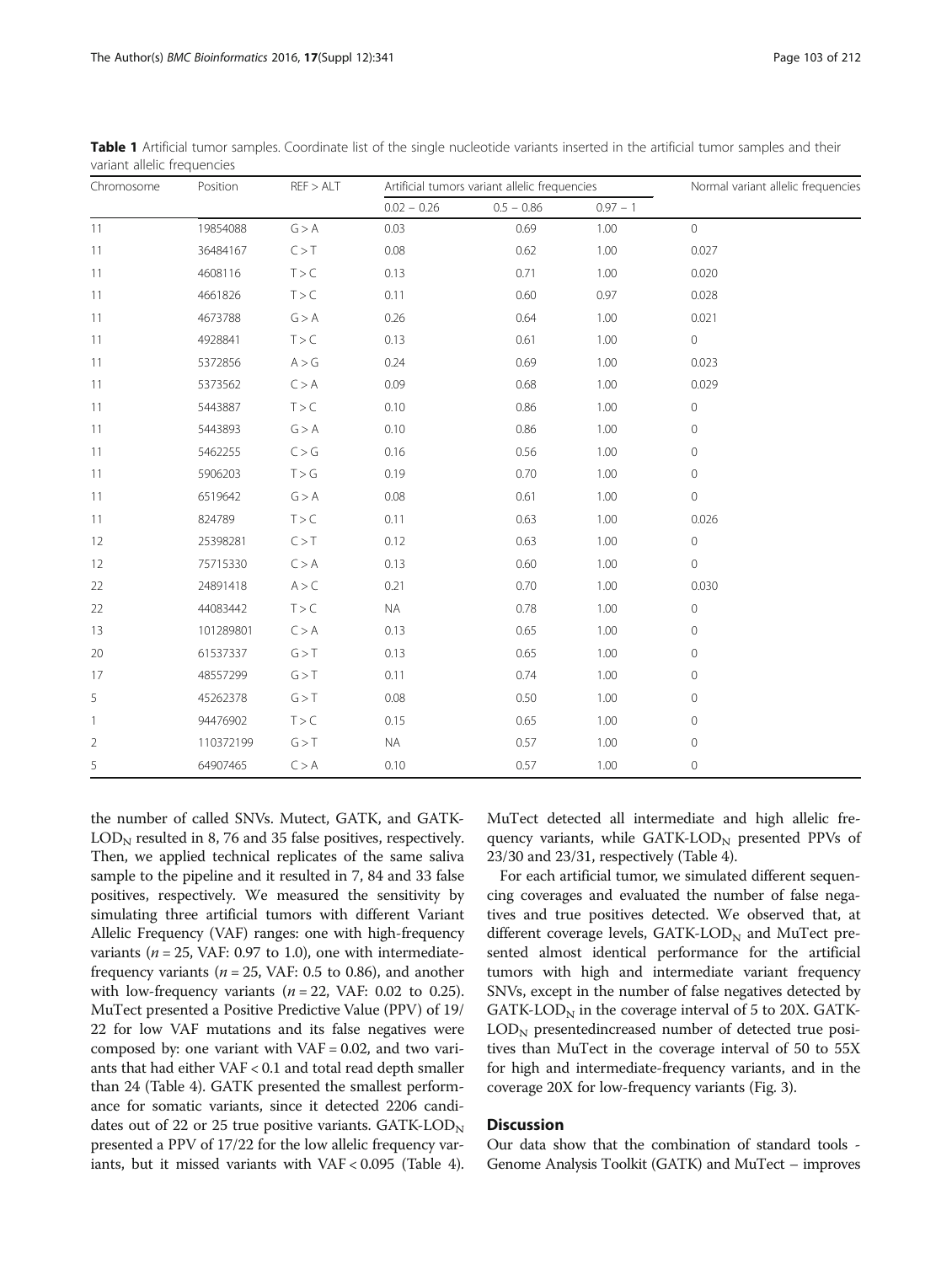<span id="page-5-0"></span>

the range of detected single nucleotide variants (SNVs) in whole exome sequencing data of cancer samples. We also developed the  $GATK-LOD_N$  method, which reduced the number of GATK false positive calls. Our study has the advantage of actually combining two different algorithms rather than proposing ways of unifying results of different tools [\[9, 20\]](#page-8-0). As one method originally presented high amounts of false positive calls (type I error) and the other high amounts of false negative calls (type II error), the  $GATK\text{-}LOD<sub>N</sub>$  is an option of amplifying the range of detected SNVs without severely compromising sensitivity and specificity.

The GATK uses a Bayesian model to estimate the likelihood of a genotype given the observed sequence reads that cover the locus. It independently calls genotypes in tumor and normal samples, being the somatic mutations classified as those only present in the tumor sample. However, GATK detects many false positives likely due to germ-line variants

Table 2 Relaxing MuTect parameters increases the number of false positive calls. Number of variants found by MuTect, before and after relaxing the  $\Theta_T$  and  $\Theta_N$  parameters for six Acute Myeloid Leukemia (AML) normal-cancer sample pairs

| $\epsilon$ |        | . .                         |
|------------|--------|-----------------------------|
| Patients   | MuTect | MuTect Adapted <sup>a</sup> |
| a1024      | 11     | 39                          |
| a1025      | 31     | 41                          |
| b1014      | 22     | 54                          |
| b2002      | 10     | 25                          |
| b2035      | 43     | 419                         |
| b2042      | 58     | 338                         |

<sup>a</sup>Applying the computation of  $\Theta_{\mathsf{T}}$  and  $\Theta_{\mathsf{N}}$ , from the MuTect algorithm, with lowered threshold values (4.5 and 3, respectively) downstream to the GATK analysis

with low sequencing coverage or low allelic frequency, that are not called in the normal samples. MuTect jointly analyzes tumor and normal samples, presenting high sensitivity, specificity and validation rates. Each method detects variants that the other does not detect, and a previous study demonstrated that the SNVs found only by GATK had relatively high validation rates [[4\]](#page-8-0). One option would be taking into account just the results obtained from one tool, but it risks the selection of errors for which the algorithm is vulnerable [[21](#page-8-0)]. Another option would be taking the intersection of multiple variant callers, but it will result in high

**Table 3** The GATK-LOD<sub>N</sub> method increases the GATK performance for both mutation detection and classification. The Sanger sequencing validation was performed in two rounds: in the first round we tested whether the methods correctly detected the mutation and in the second one we assessed whether the methods correctly classified the mutations as somatic events. The variant subsets tested (AML datatset) presented variants method specific and variants detected by one or more methods

|                                                 | Mutation<br>Detection <sup>a</sup> |                                   | Mutation<br>Classification <sup>b</sup> |                |
|-------------------------------------------------|------------------------------------|-----------------------------------|-----------------------------------------|----------------|
|                                                 |                                    | Tested Validated Tested Validated |                                         |                |
| GATK-LOD <sub>N</sub> - specific                | 4                                  | 1                                 | $\mathfrak{D}$                          | $\mathfrak{D}$ |
| GATK-LOD <sub>N</sub> (All variants)            | 9                                  | 6                                 | 4                                       | 3              |
| GATK (without LOD <sub>N</sub> ) - specific     | 37                                 | 11                                | 9                                       | $\mathfrak{D}$ |
| GATK (without LOD <sub>N</sub> ) (All Variants) | 48                                 | 18                                | 14                                      | 5              |
| MuTect - specific                               | 22                                 | 21                                | 8                                       | 8              |
| MuTect (All Variants)                           | 29                                 | 27                                | 11                                      | 10             |
| MuTect & GATK                                   |                                    | 6                                 | Β                                       | $\mathcal{P}$  |

<sup>a</sup>variants tested for correct mutation detection

b<sub>variants</sub> tested for correct classification as somatic events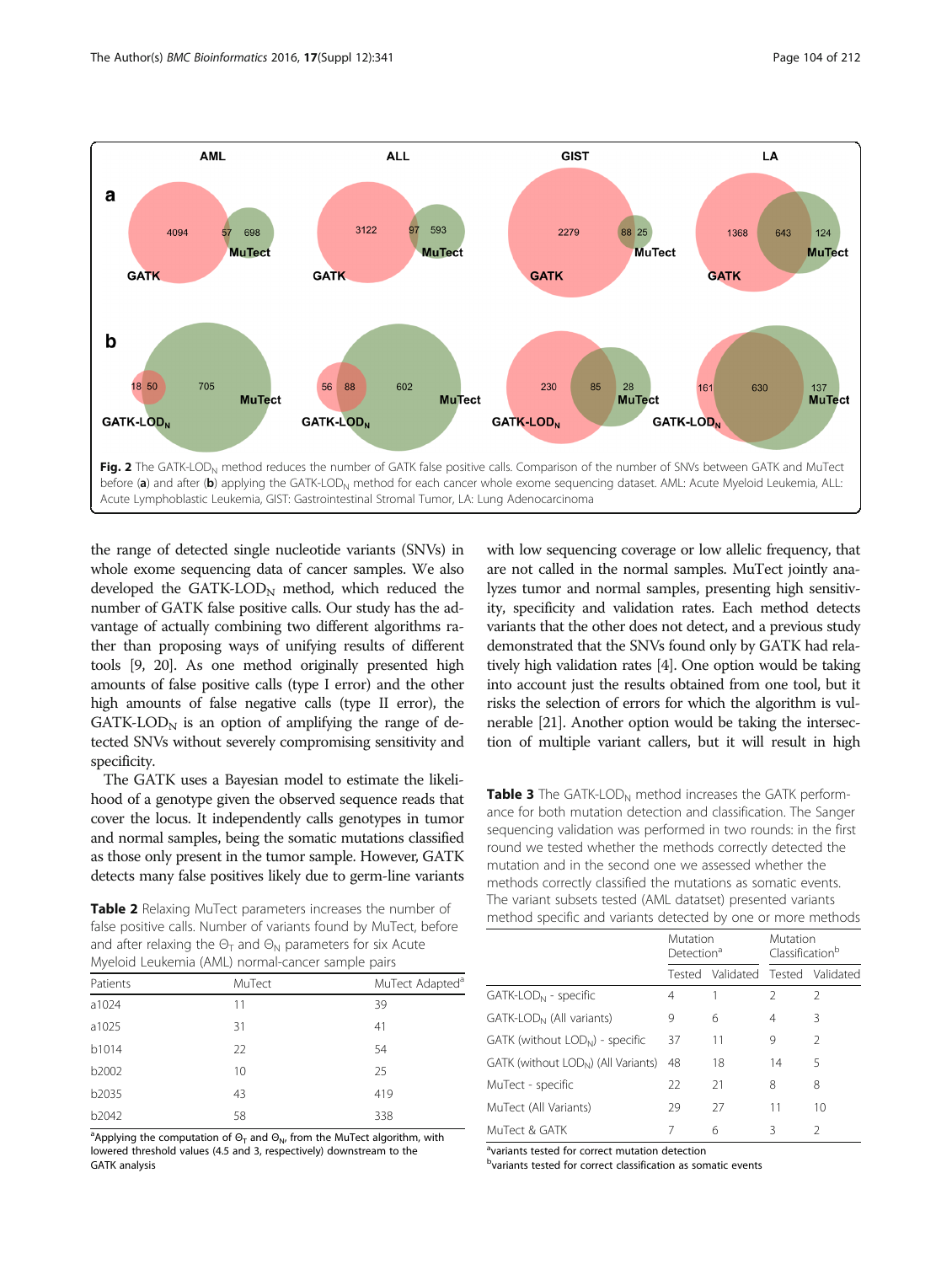|                       |                    | Artificial Tumor Samples                              |                                                               |                                                     |  |
|-----------------------|--------------------|-------------------------------------------------------|---------------------------------------------------------------|-----------------------------------------------------|--|
|                       |                    | Low Frequency Variants<br>$(n = 22)$ VAF: 0.02 - 0.26 | Intermediate Frequency Variants<br>$(n = 25)$ VAF: 0.5 - 0.86 | High Frequency Variants<br>$(n = 25)$ VAF: 0.97 - 1 |  |
| MuTect                | Somatic Candidates | 22                                                    | 25                                                            | 25                                                  |  |
|                       | TP                 | 19                                                    | 25                                                            | 25                                                  |  |
|                       | <b>FN</b>          | $\Omega$                                              | 0                                                             | $\Omega$                                            |  |
|                       | FP                 | 3                                                     | 0                                                             | $\Omega$                                            |  |
|                       | PPV                | 19/22                                                 | 25/25                                                         | 25/25                                               |  |
|                       | <b>FDR</b>         | 3/22                                                  | 0/25                                                          | 0/25                                                |  |
| GATK-LOD <sub>N</sub> | Somatic Candidates | 27                                                    | 32                                                            | 33                                                  |  |
|                       | TP                 | 17                                                    | 23                                                            | 23                                                  |  |
|                       | <b>FN</b>          | 5                                                     | 5                                                             | 2                                                   |  |
|                       | FP                 | 5                                                     | 7                                                             | 8                                                   |  |
|                       | PPV                | 17/22                                                 | 23/30                                                         | 23/31                                               |  |
|                       | <b>FDR</b>         | 5/22                                                  | 7/30                                                          | 8/31                                                |  |

<span id="page-6-0"></span>Table 4 The GATK-LOD<sub>N</sub> method presented good performance in artificial tumor samples. Performance of MuTect and GATK-LOD<sub>N</sub> for artificial tumor samples that had variants with diverse allelic frequencies

TP True positives, FN False negatives, FP False positives, PPV Positive Predictive Value (#TP / #FP + #TP), FDR False Discovery Rate (#FP / #FP + #TP), VAF Variant Allelic Frequency

GATK results were not reported in the table since it detected more than 2200 candidates out of 22 or 25 TPs

false negative rates, since each tool uniquely identifies true variants [\[4](#page-8-0)]. We discarded the option of relaxing the MuTect parameters, since we observed that it included the detection of variants previously miscalled, but with the cost of including many false positives. Our study demonstrates the advantage of merging the results of MuTect and  $GATK\text{-}LOD<sub>N</sub>$ , since  $GATK\text{-}LOD<sub>N</sub>$  reduces the number of GATK false positives and detect variants not detected by MuTect. The GATK-LOD $_{\rm N}$  increased the performance of GATK in the sequencing validation experiments and in the simulated artificial tumor samples. We observed that the  $GATK\text{-}LOD<sub>N</sub>$  also outperformed MuTect in some

simulated sequencing coverages. As sequencing datasets usually present large variability in coverage and quality, the different error modeling approaches and prior assumptions associated to the two methods should permit good performances in a wide scenario.

We performed the validation experiments just for variants from the hematological tumors (available in our laboratories), thus the validation rate might change for solid tumors. The results show that  $GATK\text{-}LOD_N$  filtered more variants in the hematological tumors than in the solid tumors and we hypothesized that the normal samples from hematological tumors may be more prone to

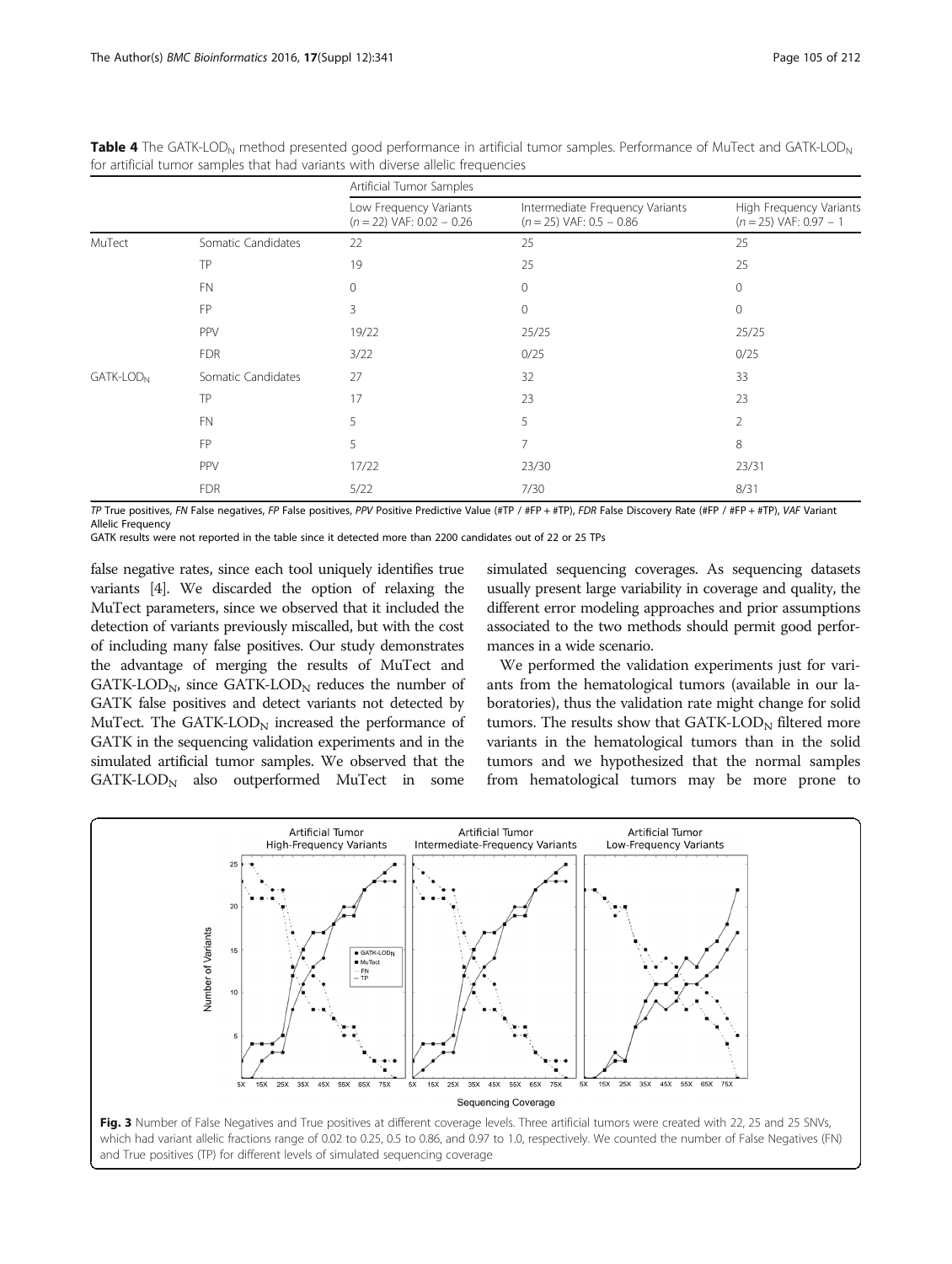<span id="page-7-0"></span>contamination by cancer cells. Although  $GATK-LOD_N$ provided a small number of variants in the hematological datasets, even a single variant can give insights into the mechanisms of malignant transformation and help design personalized therapeutic approaches [\[22, 23](#page-8-0)]. We observed that the Lung Adenocarcinoma presented the biggest concordance between methods, maybe because patients with this type of cancer usually presents high mutation frequencies and harbors more somatic mutations compared with other cancer types [[24](#page-8-0)–[27\]](#page-8-0). The results also show that different methods may present bias to certain nucleotide substitution mutations, but more studies involving larger groups of tumors are needed.

The GATK-LOD $_{\rm N}$  is suitable for application together with other post-calling filtering features as: strand bias, nearby polymorphisms and technology specific sequencing errors removal [\[28](#page-8-0)–[30](#page-8-0)]. For instance, Carson et al. [[7\]](#page-8-0) suggested new thresholds for genotype and variant filters to be used in conjunction with the GATK pipeline analysis, that could increase the  $GATK-LOD<sub>N</sub>$  performance in population-based studies. Altogether, the GATK- $LOD<sub>N</sub>$  allows enough flexibility to deal with different study designs and requirements about how stringent the analysis must be.

Here, we presented a tested pipeline that combines standard tools, aiming to detect a wide range of somatic single nucleotide variants with high specificity and sensitivity. We developed the  $GATK-LOD_N$  method, which can be helpful in large-cohort discovery studies aimed to profile the somatic mutational landscape from whole exome sequencing data of cancer samples.

# Conclusion

Next generation sequencing analysis has drastically improved the biological knowledge of human cancers. Several tools and strategies are available to detect single nucleotide variants in normal-cancer paired samples, but many research groups report low concordance among them. In this study, we proposed a pipeline that applies two standard tools (MuTect and GATK) and one adapted method  $(GATK-LOD<sub>N</sub>)$  that increased the performance of its original algorithm. The GATK-LOD<sub>N</sub> method improved the overall performance by reducing the number of false positive calls and permitted the detection of variants not detected by MuTect. We believe that the proposed pipeline will help in the understanding of cancer biology through the discovery of somatic single nucleotide variants in cancer sequencing data.

# Additional file

[Additional file 1:](dx.doi.org/10.1186/s12859-016-1190-7) Supplementary information. A.xls file including supplementary tables. (XLS 25 kb)

#### Acknowledgments

We would like to thank Ilaria Iacobucci and Marco Sazzini (University of Bologna) for helping in the study design. We thank Laura Riva (Center for Genomic Science of IIT@SEMM, Istituto Italiano di Tecnologia, Milan) for technical advises.

#### Declarations

This article has been published as part of BMC Bioinformatics Vol 17 Suppl 12 2016: Italian Society of Bioinformatics (BITS): Annual Meeting 2015. The full contents of the supplement are available online at [http://bmcbioinfor](http://bmcbioinformatics.biomedcentral.com/articles/supplements/volume-17-supplement-12) [matics.biomedcentral.com/articles/supplements/volume-17-supplement-12.](http://bmcbioinformatics.biomedcentral.com/articles/supplements/volume-17-supplement-12)

## Funding

The Italian Ministry of Education and Research through the Flagship (PB05) InterOmics and EU Methods for Integrated analysis of multiple Omics data sets (MIMOmics) (GA:305280) covered the publication costs of this paper and provided support for IFV, EG, IZ, GC and DR. We thank the Science Without Borders project of CAPES foundation (Ministry of Education of Brazil - Brasília -DF, Brazil) for the doctoral scholarship (grant number: 10186-13-1) for IFV. The research leading to these results has received funding from the European Union Seventh Framework Programme (FP7/2007-2013) under Grant Agreement n° 306242-NGS-PTL.

#### Availability of data and material

The datasets supporting the conclusions of this article are included within the article and its Additional file.

### Authors' contributions

IFV performed the computational analyses, participated in the study design, interpretation of the results, and writing of the manuscript. EG participated in the pipeline construction and in the development of the GATK-LOD<sub>N</sub> method. GS, AP and AF participated in the samples preparation, validation and interpretation of the results. MM participated in the computational analyses, study design and interpretation of the results. MG, SB, and MD participated in the whole exome sequencing. IZ and GM participated in the interpretation of the results. DR and GC participated in the study design, interpretation of the results, and writing of the manuscript. All authors read and approved the final manuscript.

#### Competing interests

The authors declare that they have no competing interests.

#### Consent for publication

Not applicable

#### Ethics approval and consent to participate

The human samples were collected after obtaining informed consent as approved by the Institutional Ethical Committee (protocol number 253/2013/ O/Tess) of Azienda Ospedaliero-Universitaria, Policlinico Sant'Orsola-Malpighi (Bologna, Italy) in accordance with the Declaration of Helsinki.

#### Author details

<sup>1</sup>Department of Physics and Astronomy, University of Bologna, Bologna, Italy. <sup>2</sup> CAPES Foundation, Ministry of Education of Brazil, Brasília, DF, Brazil. <sup>3</sup>Department of Experimental, Diagnostic and Specialty Medicine, University of Bologna, Bologna, Italy. <sup>4</sup>Department of Biotechnology, University of Verona, Verona, Italy. <sup>5</sup>Unit of Blood Diseases and Stem Cell Transplantation Department of Clinical and Experimental Sciences, University of Brescia, Brescia, Italy. <sup>6</sup>Personal Genomics, Verona, Italy.

#### Published: 8 November 2016

#### References

- 1. Ding L, Wendl MC, Koboldt DC, Mardis ER. Analysis of next-generation genomic data in cancer: accomplishments and challenges. Hum Mol Genet. 2010;19:188–96.
- 2. Spencer DH, Tyagi M, Vallania F, Bredemeyer AJ, Pfeifer JD, Mitra RD, Duncavage EJ. Performance of common analysis methods for detecting low-frequency single nucleotide variants in targeted next-generation sequence data. J Mol Diagn. 2014;16:75–88.